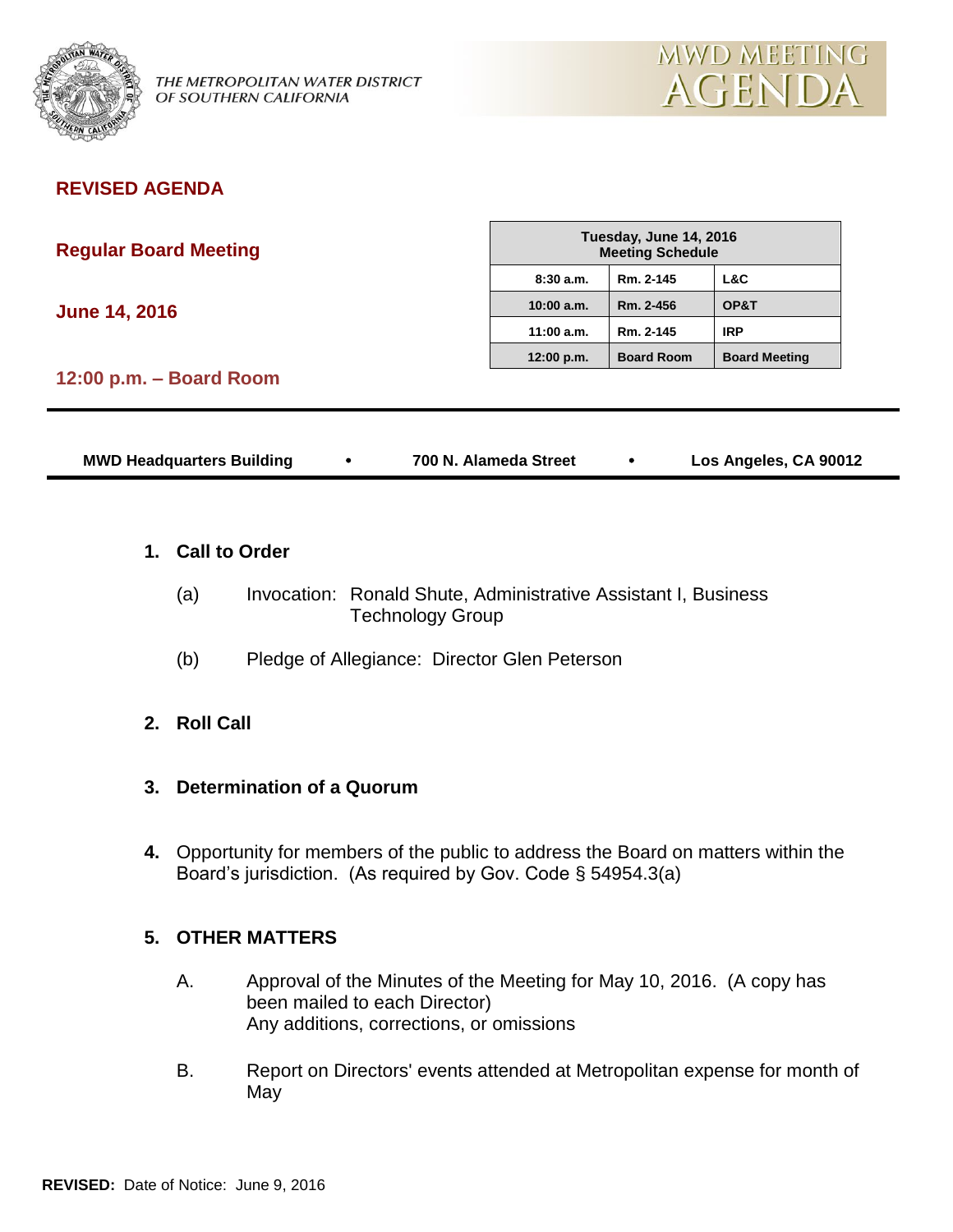- C. Approve committee assignments
- D. Chairman's Monthly Activity Report
- **Added** E. Approve 30-day leave of absence for Director Robert Apodaca, effective June 9, 2016

### **6. DEPARTMENT HEADS' REPORTS**

- A. General Manager's summary of Metropolitan's activities for the month of May
- B. General Counsel's summary of Legal Department activities for the month of May
- C. General Auditor's summary of activities for the month of May
- D. Ethics Officer's summary of activities for the month of May

### **7. CONSENT CALENDAR ITEMS — ACTION**

**7-1** Approve up to \$1.153 million to purchase insurance for Metropolitan's Property and Casualty Insurance Program. (F&I)

#### **Recommendation:**

**Option #1:**

**Adopt the CEQA determination that the proposed action is not defined as a project and is not subject to CEQA, and**

**Approve up to \$1.153 million to renew all the expiring excess liability and specialty insurance policies, and maintain the same retentions and coverage limits.**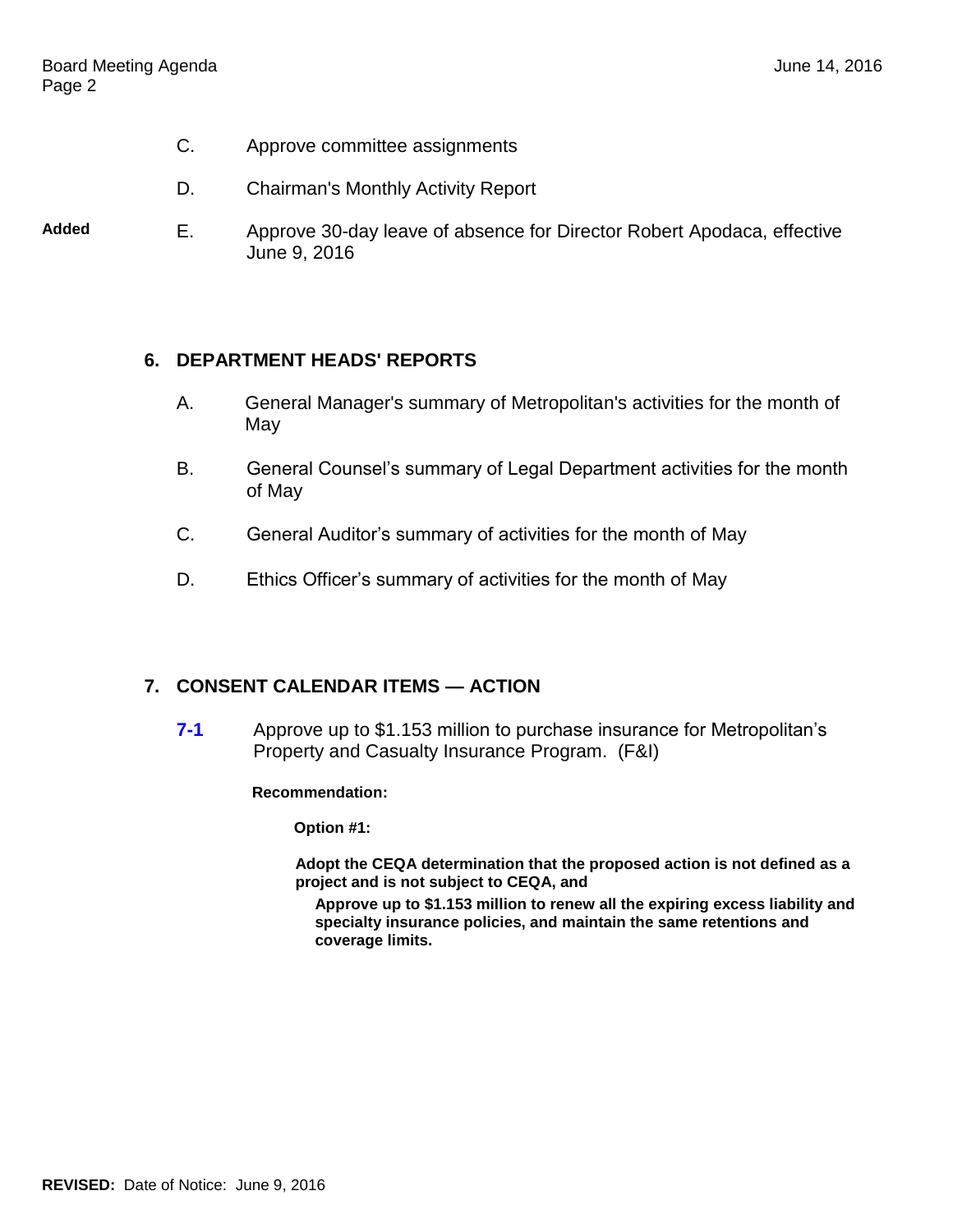**7-2** Appropriate \$310,000; and authorize design and valve procurement to relocate piping for Service Connection OC-76 on the Allen-McColloch Pipeline (Approp. 15480). (E&O)

**Recommendation:**

**Option #1:**

**Adopt the CEQA determination that the proposed action is categorically exempt from CEQA, and**

- **a. Appropriate \$310,000; and**
- **b. Authorize design and valve procurement to relocate piping for Service Connection OC-76 on the Allen-McColloch Pipeline.**
- **7-3** Appropriate \$700,000; and award \$343,625 contract to Environmental Construction, Inc. to replace blow-off valves on the Middle Feeder (Approp. 15480). (E&O)

**Recommendation:**

**Option #1:**

**Adopt the CEQA determination that the proposed action is categorically exempt, and**

- **a. Appropriate \$700,000; and**
- **b. Award \$343,625 contract to Environmental Construction, Inc. to replace blow-off valves on the Middle Feeder.**
- **7-4** Approve amendments to the Metropolitan Water District Administrative Code to conform to current laws, practices and regulations. (L&C)

**Recommendation:**

**Option #1:**

**Adopt the CEQA determination that the proposed action is not defined as a project and is not subject to CEQA, and**

**Approve amendments to the Administrative Code set forth in Attachment 2 to the board letter to reflect the changes recommended in the letter.**

### **(END OF CONSENT CALENDAR)**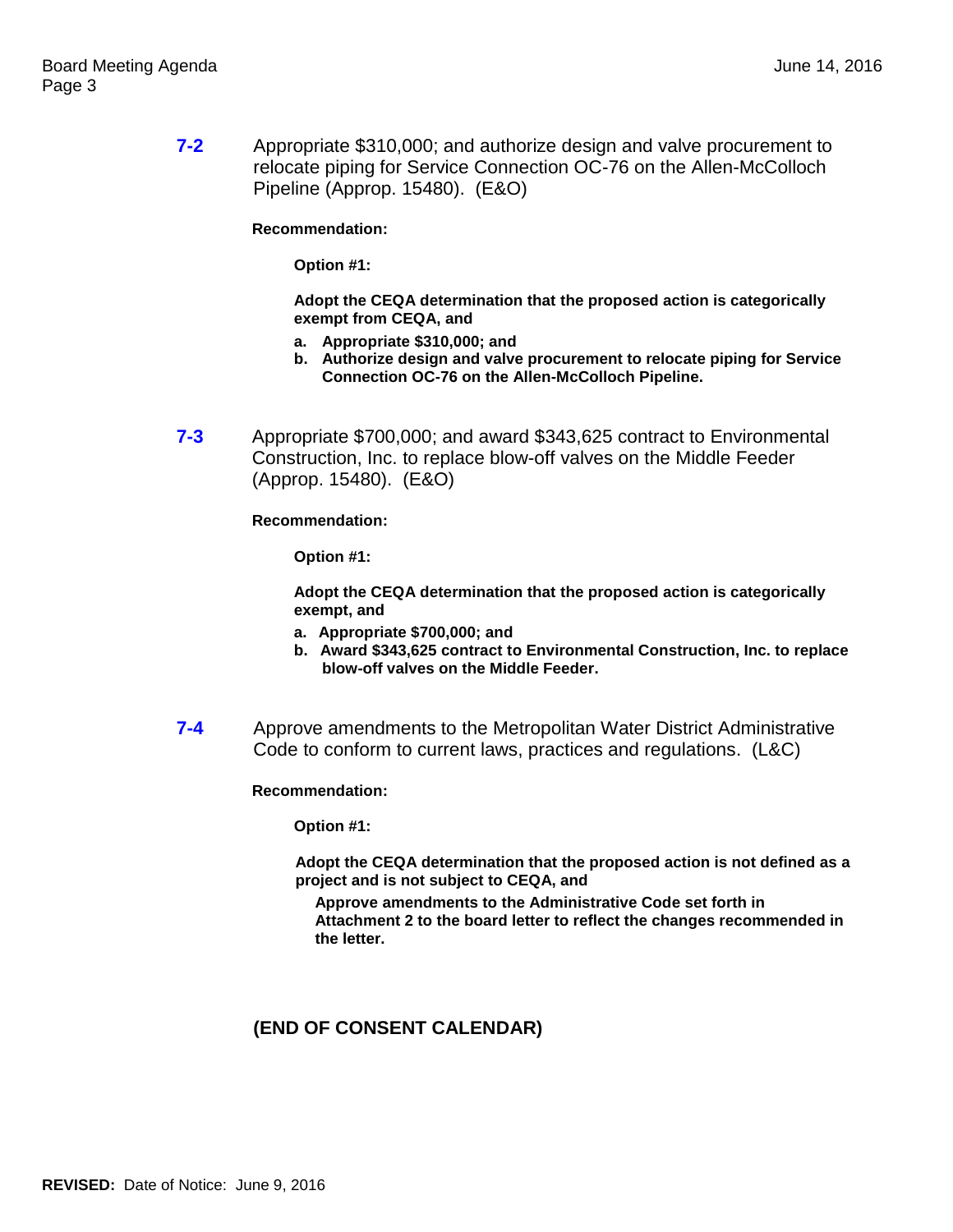# **8. OTHER BOARD ITEMS — ACTION**

**8-1** Annual approval of Metropolitan's Statement of Investment Policy and delegation of authority to the Treasurer to invest Metropolitan's funds. (F&I)

**Recommendation:**

**Option #1:**

**Adopt the CEQA determination that the proposed action is not defined as a project and is not subject to CEQA, and**

- **a. Approve the Statement of Investment Policy; and**
- **b. Delegate authority to invest to the Treasurer for fiscal year 2016/2017.**
- **8-2** Approve and authorize the distribution of Appendix A for use in the issuance and remarketing of Metropolitan's bonds. (F&I)

**Recommendation:**

**Option #1:**

**Adopt the CEQA determination that the proposed action is not defined as a project and therefore is not subject to CEQA, and**

- **a. Approve the draft of Appendix A (Attachment 1 to the board letter) substantially in the form attached to the board letter;**
- **b. Authorize the General Manager, or other designee of the Ad Hoc Committee, to finalize, with changes approved by the General Manager and General Counsel, Appendix A; and**
- **c. Authorize distribution of Appendix A in connection with the sale or remarketing of bonds.**

### 8-3 **Withdrawn**

**8-4** Appropriate \$10 million; and authorize capital program for projects costing less than \$250,000 for fiscal years 2016/17 and 2017/18 (Approp. 15498). (E&O)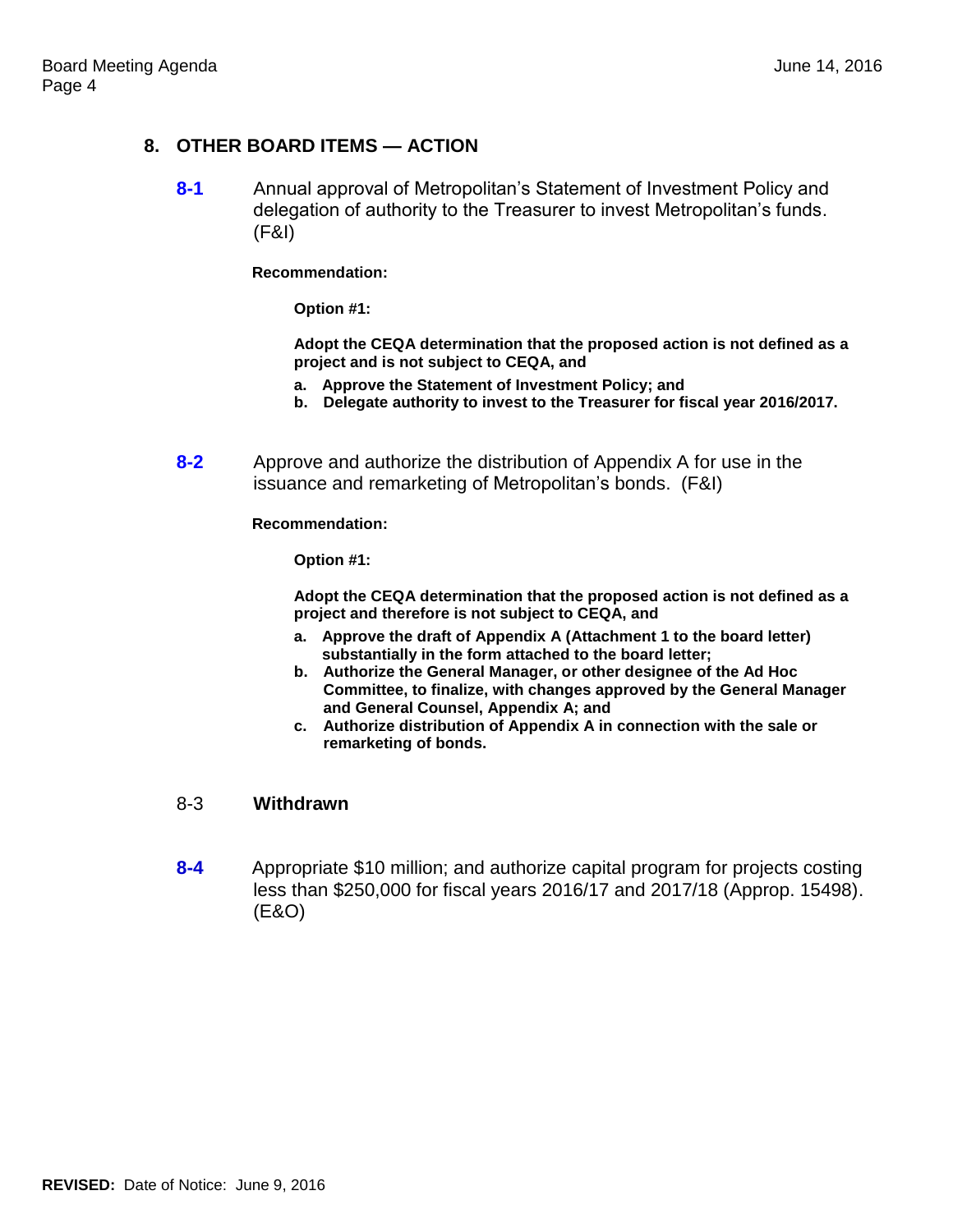**Recommendation:**

**Option #1:**

**Adopt the CEQA determination that the proposed actions are not defined as a project or are categorically exempt from CEQA, and**

- **a. Appropriate \$10 million for capital projects costing less than \$250,000 for fiscal years 2016/17 and 2017/18;**
- **b. Authorize the General Manager to initiate capital projects costing less than \$250,000 and perform all required work including the preparation of necessary environmental documentation; and**
- **c. Designate the General Manager as the decision-making body for purposes of reviewing, approving, and certifying any environmental documentation which may be required for such projects.**
- **8-5** Appropriate \$2.7 million; and award \$1,885,150 contract to Abhe & Svoboda, Inc. to replace fish screens on the Inlet/Outlet Tower at Diamond Valley Lake (Approp. 15441). (E&O)

**Recommendation:**

**Option #1:**

**Adopt the CEQA determination that the proposed action was previously addressed in the 2014 categorical exemptions and that no further environmental analyses or documentation are required, and**

- **a. Appropriate \$2.7 million; and**
- **b. Award \$1,885,150 contract to Abhe & Svoboda, Inc. to replace the fish screens on the Inlet/Outlet Tower at Diamond Valley Lake.**
- **8-6** Authorize payment of \$620,638 for support of the Colorado River Board and Colorado River Authority for fiscal year 2016/17. (WP&S) **(Twothirds vote required)**

**Recommendation:**

**Option #1:**

**Adopt the CEQA determination that the proposed action is not defined as a project and is not subject to CEQA and, by a two-thirds vote,** 

**Authorize the General Manager to make payment of up to \$620,598 for the CRB/Six Agency Committee and Authority for FY 2016/17.**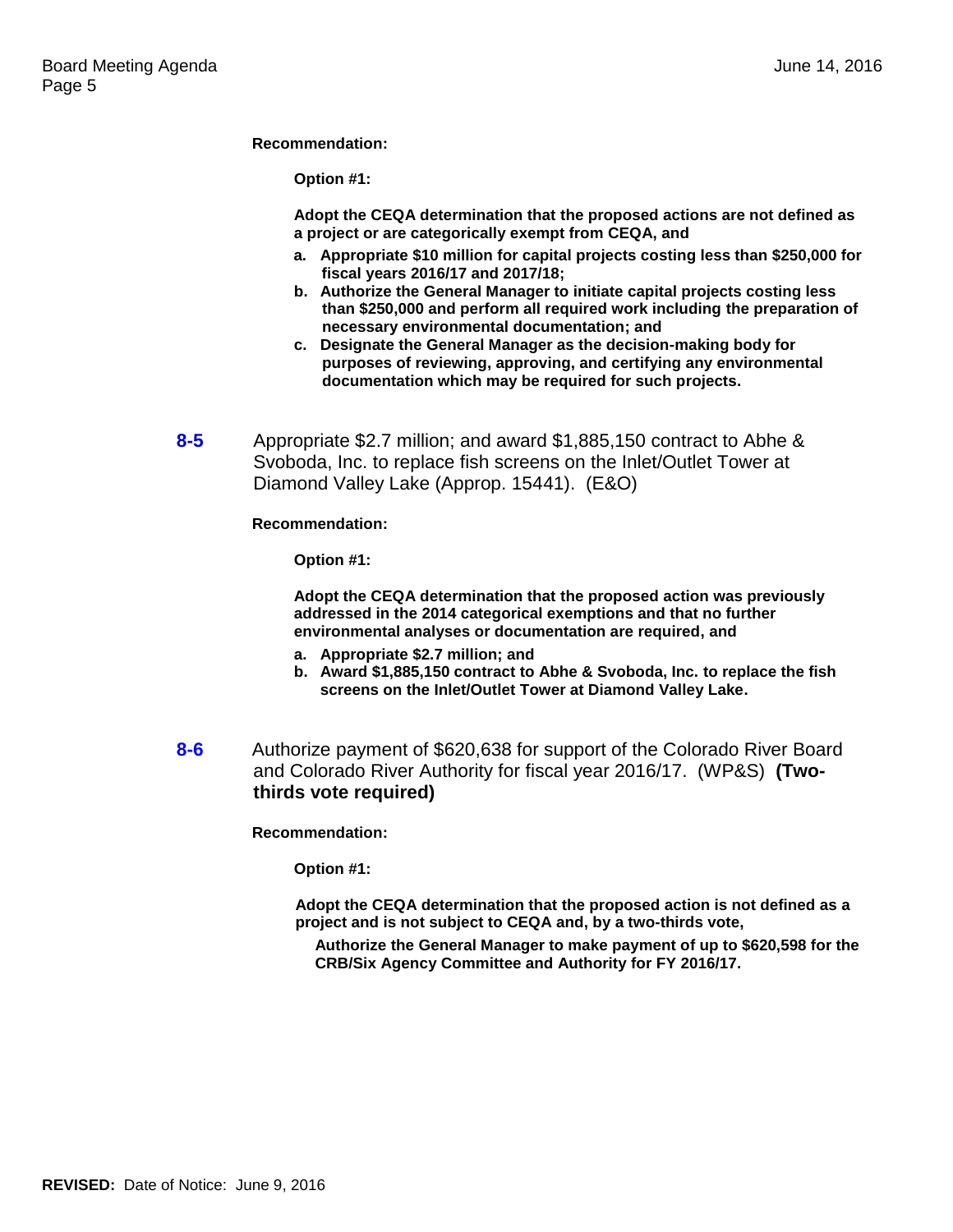| Added | $8 - 7$ | Adopt Policy Principles on Annexation, Service Area Consolidation, or<br>Extension of Water Service by Contract. (C&L)      |
|-------|---------|-----------------------------------------------------------------------------------------------------------------------------|
|       |         | <b>Recommendation:</b>                                                                                                      |
|       |         | Option #1:                                                                                                                  |
|       |         | Adopt the CEQA determination that the proposed action is not defined as a<br>project under CEQA, and                        |
|       |         | Adopt the Policy Principles on Annexation, Service Area Consolidation, or<br><b>Extension of Water Service by Contract.</b> |
| Added | $8 - 8$ | Express support for AB 2348 (Levine, D-San Rafael) – Infrastructure<br>investment. (C&L)                                    |
|       |         | <b>Recommendation:</b>                                                                                                      |
|       |         | Option #1:                                                                                                                  |
|       |         | Adopt the CEQA determination that the proposed action is not defined as a<br>project under CEQA, and                        |
|       |         | Authorize the General Manager to express support for AB 2348.                                                               |
| Added | $8 - 9$ | Express opposition, unless amended, to SB 163 (Hertzberg, D-Van Nuys)<br>-- Wastewater treatment: recycled water. (C&L)     |
|       |         | <b>Recommendation:</b>                                                                                                      |
|       |         | Option #1:                                                                                                                  |
|       |         | Adopt the CEQA determination that the proposed action is not defined as a<br>project under CEQA, and                        |
|       |         | Authorize the General Manager to express opposition to SB 163, unless<br>amended.                                           |

# **9. BOARD INFORMATION ITEMS**

9-1 Department Head Performance Evaluation Process and Schedule